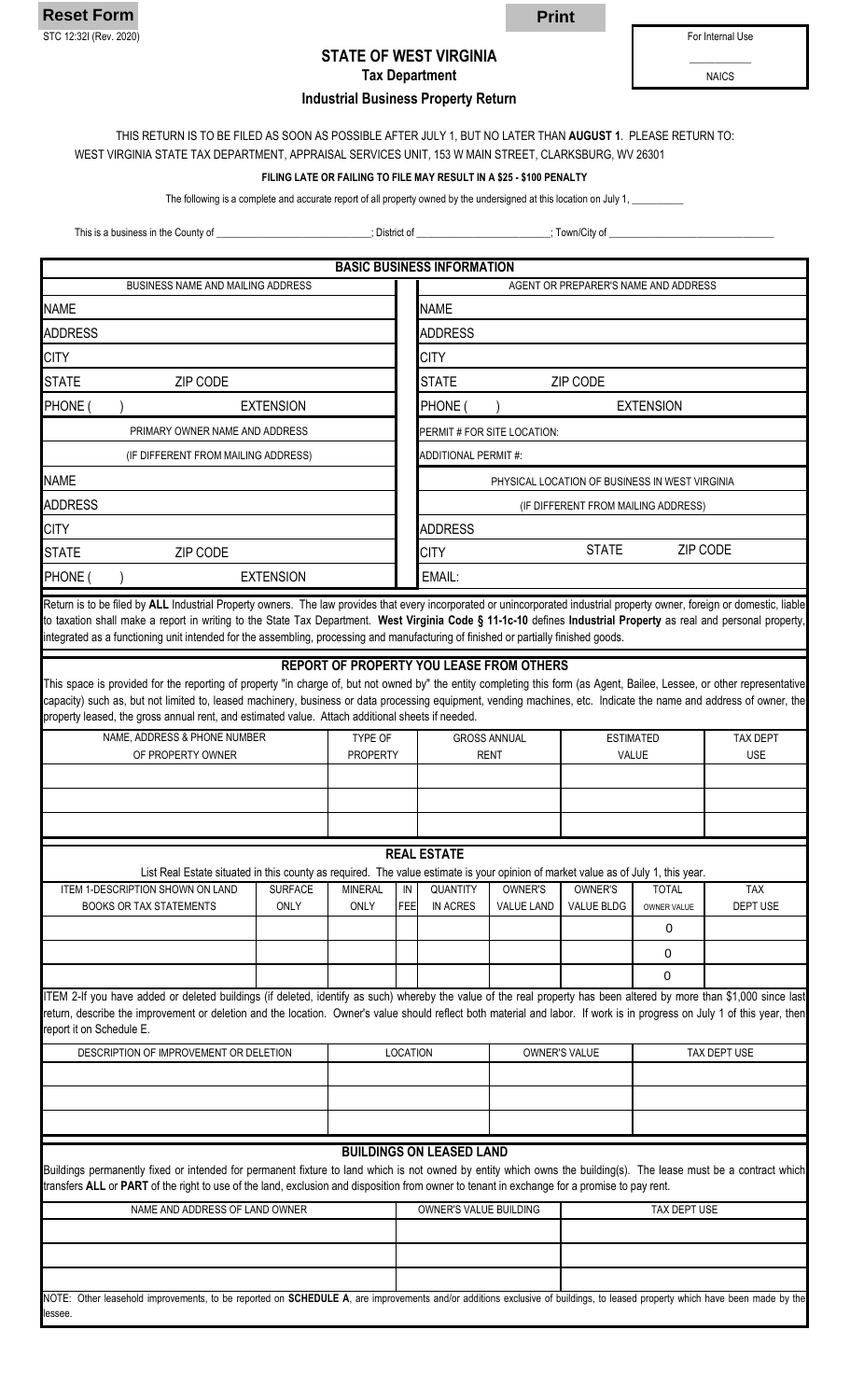#### **SCHEDULE A**

## **PROPERTY INFORMATION**

### **MACHINERY, EQUIPMENT, FURNITURE AND LEASEHOLD IMPROVEMENTS**

Enter all property owned with the acquisition cost by year installed. Begin with the current year and each previous year, as required. Acquisition cost, including the cost of machinery, equipment, furniture and fixtures intended for rent or lease, is defined as 100% of the cost new as shown by books and records and is to include freight, installation charges, trade-ins, federal tax allowances and credit. If equipment was purchased in one year and installed in the following year, the full cost is reportable in the year installed. PROPERTY OWNED AND STILL IN USE BUT WHICH HAS BEEN FULLY DEPRECIATED OR WRITTEN OFF BUT STILL IN POSSESSION BY THE TAXPAYER MUST BE REPORTED. Machinery and equipment which has been fully depreciated and is no longer in use as a part *of a production process should be reported in "Schedule F".* Property which is intended for rent or lease must be reported at 100% of acquisition cost regardless of period of rent. If leasehold improvements are reported, please include a brief description of the items to assure they are not valued as part of the real property. All vehicles and rolling stock are to be reported in "Schedule I". This section must be completed in its entirety-simply attaching a **list will not be sufficient.**

|                                      |                         | <b>MACHINERY &amp; EQUIPMENT</b> |              | <b>FURNITURE &amp; FIXTURES</b> |                           |              |  |  |  |  |
|--------------------------------------|-------------------------|----------------------------------|--------------|---------------------------------|---------------------------|--------------|--|--|--|--|
| YEAR PURCHASED                       | <b>ACQUISITION COST</b> | OWNER'S VALUE                    | TAX DEPT USE | <b>ACQUISITION COST</b>         | OWNER'S VALUE             | TAX DEPT USE |  |  |  |  |
| <b>CURRENT YEAR 20</b>               |                         |                                  |              |                                 |                           |              |  |  |  |  |
| PREVIOUS YEAR 20                     |                         |                                  |              |                                 |                           |              |  |  |  |  |
| PREVIOUS YEAR 20                     |                         |                                  |              |                                 |                           |              |  |  |  |  |
| PREVIOUS YEAR 20                     |                         |                                  |              |                                 |                           |              |  |  |  |  |
| PREVIOUS YEAR 20                     |                         |                                  |              |                                 |                           |              |  |  |  |  |
| PREVIOUS YEAR 20                     |                         |                                  |              |                                 |                           |              |  |  |  |  |
| PREVIOUS YEAR 20                     |                         |                                  |              |                                 |                           |              |  |  |  |  |
| PREVIOUS YEAR 20                     |                         |                                  |              |                                 |                           |              |  |  |  |  |
| PREVIOUS YEAR 20                     |                         |                                  |              |                                 |                           |              |  |  |  |  |
| PREVIOUS YEAR 20                     |                         |                                  |              |                                 |                           |              |  |  |  |  |
| PREVIOUS YEAR 20                     |                         |                                  |              |                                 |                           |              |  |  |  |  |
| PREVIOUS YEAR 20                     |                         |                                  |              |                                 |                           |              |  |  |  |  |
| PREVIOUS YEAR 20                     |                         |                                  |              |                                 |                           |              |  |  |  |  |
| PREVIOUS YEAR 20                     |                         |                                  |              |                                 |                           |              |  |  |  |  |
| PREVIOUS YEAR 20                     |                         |                                  |              |                                 |                           |              |  |  |  |  |
| PREVIOUS YEAR 20                     |                         |                                  |              |                                 |                           |              |  |  |  |  |
| PREVIOUS YEAR 20                     |                         |                                  |              |                                 |                           |              |  |  |  |  |
| PREVIOUS YEAR 20                     |                         |                                  |              |                                 |                           |              |  |  |  |  |
| PRIOR YEARS                          |                         |                                  |              |                                 |                           |              |  |  |  |  |
| <b>TOTALS</b>                        | $\mathbf 0$             | $\mathbf 0$                      |              | $\mathbf 0$                     | $\mathbf 0$               |              |  |  |  |  |
|                                      |                         |                                  |              |                                 |                           |              |  |  |  |  |
|                                      |                         | <b>LEASEHOLD IMPROVEMENTS</b>    |              |                                 | <b>COMPUTER EQUIPMENT</b> |              |  |  |  |  |
| YEAR PURCHASED                       | ACQUISITION COST        | OWNER'S VALUE                    | TAX DEPT USE | <b>ACQUISITION COST</b>         | OWNER'S VALUE             | TAX DEPT USE |  |  |  |  |
| <b>CURRENT YEAR 20</b>               |                         |                                  |              |                                 |                           |              |  |  |  |  |
| PREVIOUS YEAR 20                     |                         |                                  |              |                                 |                           |              |  |  |  |  |
| PREVIOUS YEAR 20                     |                         |                                  |              |                                 |                           |              |  |  |  |  |
| PREVIOUS YEAR 20                     |                         |                                  |              |                                 |                           |              |  |  |  |  |
| PREVIOUS YEAR 20                     |                         |                                  |              |                                 |                           |              |  |  |  |  |
|                                      |                         |                                  |              |                                 |                           |              |  |  |  |  |
| PREVIOUS YEAR 20                     |                         |                                  |              |                                 |                           |              |  |  |  |  |
| PREVIOUS YEAR 20                     |                         |                                  |              |                                 |                           |              |  |  |  |  |
| PREVIOUS YEAR 20                     |                         |                                  |              |                                 |                           |              |  |  |  |  |
| PREVIOUS YEAR 20                     |                         |                                  |              |                                 |                           |              |  |  |  |  |
| PREVIOUS YEAR 20<br>PREVIOUS YEAR 20 |                         |                                  |              |                                 |                           |              |  |  |  |  |
| PREVIOUS YEAR 20                     |                         |                                  |              |                                 |                           |              |  |  |  |  |
| PREVIOUS YEAR 20                     |                         |                                  |              |                                 |                           |              |  |  |  |  |
| PREVIOUS YEAR 20                     |                         |                                  |              |                                 |                           |              |  |  |  |  |
| PREVIOUS YEAR 20                     |                         |                                  |              |                                 |                           |              |  |  |  |  |
| PREVIOUS YEAR 20                     |                         |                                  |              |                                 |                           |              |  |  |  |  |
| PREVIOUS YEAR 20                     |                         |                                  |              |                                 |                           |              |  |  |  |  |
| PREVIOUS YEAR 20                     |                         |                                  |              |                                 |                           |              |  |  |  |  |
| PRIOR YEARS                          |                         |                                  |              |                                 |                           |              |  |  |  |  |

West Virginia Code Chapter 11, Article 6J provides that the value of servers and tangible personal property directly used in a high-technology field of an internet advertising business shall be its salvage value. The terms "High-technology business" and "Internet advertising business" are defined in West Virginia Code §11- 15-9h. In order to be eligible to receive salvage valuation treatment, the primary business activity of the company must be High-technology or Internet advertising. If you have reported equipment on **"Schedule A"** which you believe to qualify, please enter the dollar value of the property at 100% acquisition cost.

Acquisition Cost: \$\_\_\_\_\_\_\_\_\_\_\_\_\_\_\_\_\_\_\_\_\_\_\_\_\_\_ Owner's Value \$\_\_\_\_\_\_\_\_\_\_\_\_\_\_\_\_\_\_\_\_\_\_\_\_\_\_\_ Assessor's Use \_\_\_\_\_\_\_\_\_\_\_\_\_\_\_\_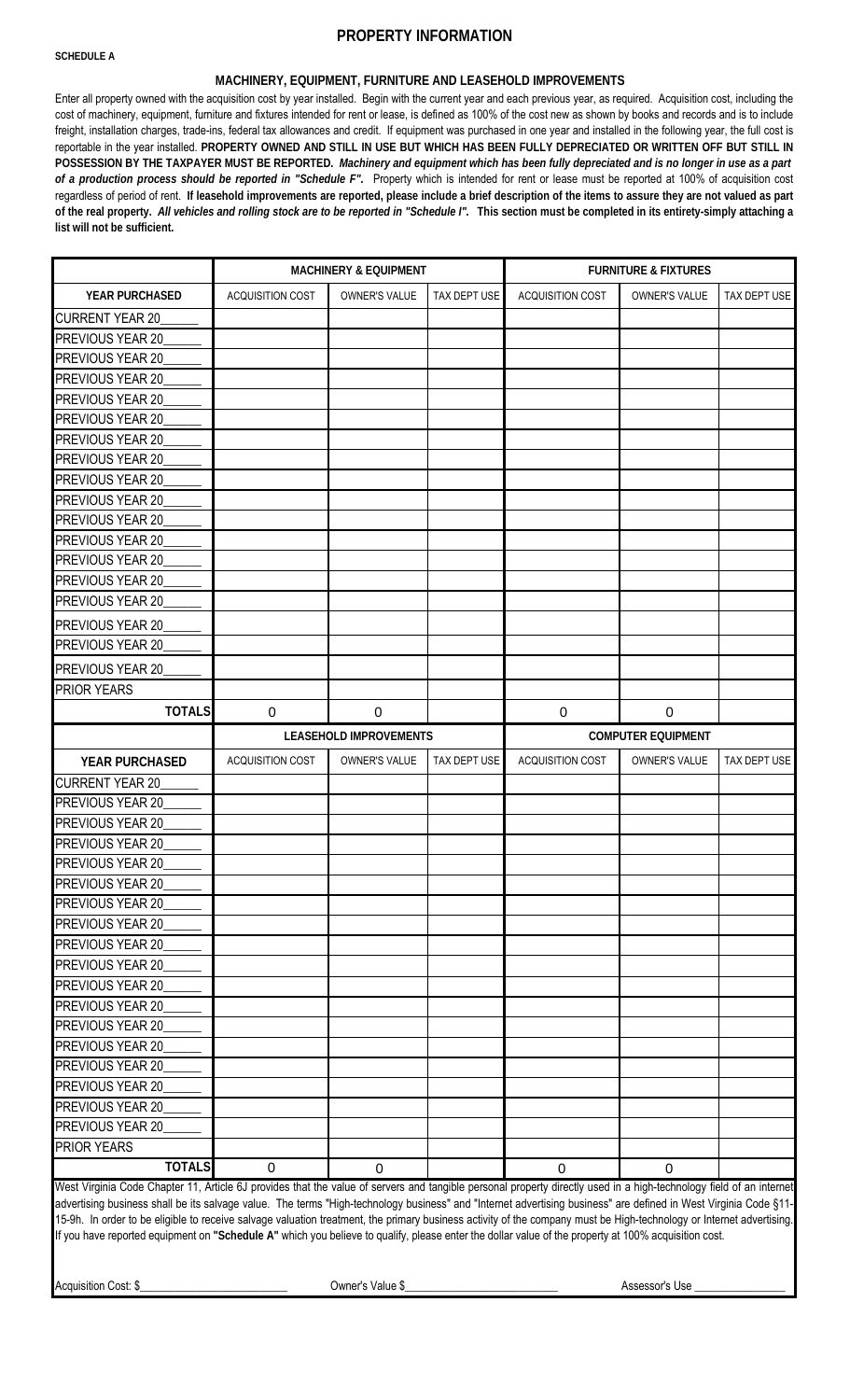## **PROPERTY INFORMATION**

| INVENTORY, MATERIALS, FINISHED GOODS, CONSIGNED INVENTORY, SUPPLIES<br><b>SCHEDULE B</b>                                                                                                                                                                                                                                                                                                                                                                                                                                                                                                                                                                                                                                                                                                                                                                                                                                                                                                                                                                           |                                                                    |                                       |                         |                                                         |                               |              |  |  |  |  |  |
|--------------------------------------------------------------------------------------------------------------------------------------------------------------------------------------------------------------------------------------------------------------------------------------------------------------------------------------------------------------------------------------------------------------------------------------------------------------------------------------------------------------------------------------------------------------------------------------------------------------------------------------------------------------------------------------------------------------------------------------------------------------------------------------------------------------------------------------------------------------------------------------------------------------------------------------------------------------------------------------------------------------------------------------------------------------------|--------------------------------------------------------------------|---------------------------------------|-------------------------|---------------------------------------------------------|-------------------------------|--------------|--|--|--|--|--|
| <b>DESCRIPTION</b>                                                                                                                                                                                                                                                                                                                                                                                                                                                                                                                                                                                                                                                                                                                                                                                                                                                                                                                                                                                                                                                 | ADDRESS OF CONSIGNORS OR FURTHER DESCRIPTION                       |                                       |                         | <b>ACQUISITION COST</b>                                 | <b>OWNER'S VALUE</b>          | TAX DEPT USE |  |  |  |  |  |
| <b>RAW MATERIALS</b>                                                                                                                                                                                                                                                                                                                                                                                                                                                                                                                                                                                                                                                                                                                                                                                                                                                                                                                                                                                                                                               |                                                                    |                                       |                         |                                                         |                               |              |  |  |  |  |  |
| GOODS IN PROCESS                                                                                                                                                                                                                                                                                                                                                                                                                                                                                                                                                                                                                                                                                                                                                                                                                                                                                                                                                                                                                                                   |                                                                    |                                       |                         |                                                         |                               |              |  |  |  |  |  |
| FINISHED GOODS                                                                                                                                                                                                                                                                                                                                                                                                                                                                                                                                                                                                                                                                                                                                                                                                                                                                                                                                                                                                                                                     |                                                                    |                                       |                         |                                                         |                               |              |  |  |  |  |  |
| INVENTORIES CONSIGNED TO YOU                                                                                                                                                                                                                                                                                                                                                                                                                                                                                                                                                                                                                                                                                                                                                                                                                                                                                                                                                                                                                                       |                                                                    |                                       |                         |                                                         |                               |              |  |  |  |  |  |
| REPAIR PARTS HELD FOR OWNER'S USE                                                                                                                                                                                                                                                                                                                                                                                                                                                                                                                                                                                                                                                                                                                                                                                                                                                                                                                                                                                                                                  |                                                                    |                                       |                         |                                                         |                               |              |  |  |  |  |  |
| <b>SUPPLIES</b>                                                                                                                                                                                                                                                                                                                                                                                                                                                                                                                                                                                                                                                                                                                                                                                                                                                                                                                                                                                                                                                    |                                                                    |                                       |                         |                                                         |                               |              |  |  |  |  |  |
|                                                                                                                                                                                                                                                                                                                                                                                                                                                                                                                                                                                                                                                                                                                                                                                                                                                                                                                                                                                                                                                                    |                                                                    |                                       | <b>TOTALS</b>           | $\mathbf 0$                                             | $\mathbf 0$                   |              |  |  |  |  |  |
| The Warehouse Freeport Tax Amendment of 1986 provided that, "Personal property which is moving in interstate commerce through or over the State of West Virginia, or which was consigned to a warehouse,<br>public or private, within the State from outside the State for storage in transit to a final destination outside the Sate, whether specified when transportation begins or afterward, shall be exempt from ad valorem<br>taxation. Provided, that property deprived of such exemption if a new or a different product is created. Personal property of inventories of natural resources shall not be exempt from ad valorem taxation<br>unless required by paramount federal law. Such exemption shall not apply to inventories of natural resources held for the manufacturing and sale of energy." If you have reported assets on<br>"Schedule B" which you believe are exempt under the Freeport Amendment, enter the dollar value of the assets at 100% of acquisition cost with detailed information. Note: Use FIFO method of valuing inventory. |                                                                    |                                       |                         |                                                         |                               |              |  |  |  |  |  |
| Acquisition Cost: \$                                                                                                                                                                                                                                                                                                                                                                                                                                                                                                                                                                                                                                                                                                                                                                                                                                                                                                                                                                                                                                               |                                                                    |                                       |                         |                                                         | Tax Dept. Use _______________ |              |  |  |  |  |  |
| <b>SCHEDULE C</b>                                                                                                                                                                                                                                                                                                                                                                                                                                                                                                                                                                                                                                                                                                                                                                                                                                                                                                                                                                                                                                                  |                                                                    |                                       |                         | <b>MACHINERY &amp; TOOLS IN PROCESS OF INSTALLATION</b> |                               |              |  |  |  |  |  |
| Machinery or tools purchased but not yet installed are reported here                                                                                                                                                                                                                                                                                                                                                                                                                                                                                                                                                                                                                                                                                                                                                                                                                                                                                                                                                                                               |                                                                    |                                       |                         |                                                         |                               |              |  |  |  |  |  |
|                                                                                                                                                                                                                                                                                                                                                                                                                                                                                                                                                                                                                                                                                                                                                                                                                                                                                                                                                                                                                                                                    | DESCRIPTION OF PROPERTY                                            |                                       |                         | <b>ACQUISITION COST</b>                                 | <b>OWNER'S VALUE</b>          | TAX DEPT USE |  |  |  |  |  |
| MACHINERY IN PROCESS OF INSTALLATION OR CONSTRUCTION                                                                                                                                                                                                                                                                                                                                                                                                                                                                                                                                                                                                                                                                                                                                                                                                                                                                                                                                                                                                               |                                                                    |                                       |                         |                                                         |                               |              |  |  |  |  |  |
| TOOLS IN PROCESS OF INSTALLATION OR CONSTRUCTION                                                                                                                                                                                                                                                                                                                                                                                                                                                                                                                                                                                                                                                                                                                                                                                                                                                                                                                                                                                                                   |                                                                    |                                       |                         |                                                         |                               |              |  |  |  |  |  |
| <b>SCHEDULE D</b>                                                                                                                                                                                                                                                                                                                                                                                                                                                                                                                                                                                                                                                                                                                                                                                                                                                                                                                                                                                                                                                  |                                                                    |                                       | OTHER PERSONAL PROPERTY |                                                         |                               |              |  |  |  |  |  |
| All other property not reported on other schedules of this return should be listed here. Other personal property may include business libraries, reference books, storage buildings,<br>furniture & fixtures in process, etc. If you need additional space, please attach a list with acquisition date, acquisition cost, & owner's value.                                                                                                                                                                                                                                                                                                                                                                                                                                                                                                                                                                                                                                                                                                                         |                                                                    |                                       |                         |                                                         |                               |              |  |  |  |  |  |
|                                                                                                                                                                                                                                                                                                                                                                                                                                                                                                                                                                                                                                                                                                                                                                                                                                                                                                                                                                                                                                                                    | DESCRIPTION OF PROPERTY                                            |                                       |                         | <b>ACQUISITION COST</b>                                 | <b>OWNER'S VALUE</b>          | TAX DEPT USE |  |  |  |  |  |
| STORAGE BUILDINGS                                                                                                                                                                                                                                                                                                                                                                                                                                                                                                                                                                                                                                                                                                                                                                                                                                                                                                                                                                                                                                                  |                                                                    |                                       |                         |                                                         |                               |              |  |  |  |  |  |
| FURNITURE & FIXTURES IN PROCESS OF CONSTRUCTION                                                                                                                                                                                                                                                                                                                                                                                                                                                                                                                                                                                                                                                                                                                                                                                                                                                                                                                                                                                                                    |                                                                    |                                       |                         |                                                         |                               |              |  |  |  |  |  |
| OTHER PERSONAL PROPERTY - DESCRIBE                                                                                                                                                                                                                                                                                                                                                                                                                                                                                                                                                                                                                                                                                                                                                                                                                                                                                                                                                                                                                                 |                                                                    |                                       |                         |                                                         |                               |              |  |  |  |  |  |
|                                                                                                                                                                                                                                                                                                                                                                                                                                                                                                                                                                                                                                                                                                                                                                                                                                                                                                                                                                                                                                                                    |                                                                    |                                       |                         |                                                         |                               |              |  |  |  |  |  |
|                                                                                                                                                                                                                                                                                                                                                                                                                                                                                                                                                                                                                                                                                                                                                                                                                                                                                                                                                                                                                                                                    |                                                                    |                                       |                         |                                                         |                               |              |  |  |  |  |  |
|                                                                                                                                                                                                                                                                                                                                                                                                                                                                                                                                                                                                                                                                                                                                                                                                                                                                                                                                                                                                                                                                    |                                                                    |                                       |                         |                                                         |                               |              |  |  |  |  |  |
| <b>SCHEDULE E</b><br>Material costs for the buildings, additions, or improvements which are incomplete and hence have not been assessed as real property must be reported here. A rider must be<br>attached to this statement showing the address of such buildings by year of construction.                                                                                                                                                                                                                                                                                                                                                                                                                                                                                                                                                                                                                                                                                                                                                                       |                                                                    | INCOMPLETE CONSTRUCTION               |                         |                                                         |                               |              |  |  |  |  |  |
|                                                                                                                                                                                                                                                                                                                                                                                                                                                                                                                                                                                                                                                                                                                                                                                                                                                                                                                                                                                                                                                                    | DESCRIPTION OF PROPERTY                                            |                                       |                         | <b>ACQUISITION COST</b>                                 | <b>OWNER'S VALUE</b>          | TAX DEPT USE |  |  |  |  |  |
|                                                                                                                                                                                                                                                                                                                                                                                                                                                                                                                                                                                                                                                                                                                                                                                                                                                                                                                                                                                                                                                                    | BUILDINGS, ADDITIONS OR IMPROVEMENTS NOT FINISHED AT MATERIAL COST |                                       |                         |                                                         |                               |              |  |  |  |  |  |
|                                                                                                                                                                                                                                                                                                                                                                                                                                                                                                                                                                                                                                                                                                                                                                                                                                                                                                                                                                                                                                                                    |                                                                    |                                       |                         |                                                         |                               |              |  |  |  |  |  |
|                                                                                                                                                                                                                                                                                                                                                                                                                                                                                                                                                                                                                                                                                                                                                                                                                                                                                                                                                                                                                                                                    |                                                                    |                                       |                         |                                                         |                               |              |  |  |  |  |  |
|                                                                                                                                                                                                                                                                                                                                                                                                                                                                                                                                                                                                                                                                                                                                                                                                                                                                                                                                                                                                                                                                    |                                                                    |                                       |                         |                                                         |                               |              |  |  |  |  |  |
| <b>SCHEDULE F</b><br>This is machinery & equipment which has been fully depreciated and is no longer used as part of a production process. Do not report these items on "Schedule A". If you need<br>additional space, please attach a list with acquisition date, acquisition cost and owner's value.                                                                                                                                                                                                                                                                                                                                                                                                                                                                                                                                                                                                                                                                                                                                                             |                                                                    | SALVAGE VALUE MACHINERY AND EQUIPMENT |                         |                                                         |                               |              |  |  |  |  |  |
|                                                                                                                                                                                                                                                                                                                                                                                                                                                                                                                                                                                                                                                                                                                                                                                                                                                                                                                                                                                                                                                                    |                                                                    |                                       |                         |                                                         |                               |              |  |  |  |  |  |
|                                                                                                                                                                                                                                                                                                                                                                                                                                                                                                                                                                                                                                                                                                                                                                                                                                                                                                                                                                                                                                                                    | DESCRIPTION OF PROPERTY                                            |                                       | ACQUISITION DATE        | <b>ACQUISITION COST</b>                                 | <b>OWNER'S VALUE</b>          | TAX DEPT USE |  |  |  |  |  |
|                                                                                                                                                                                                                                                                                                                                                                                                                                                                                                                                                                                                                                                                                                                                                                                                                                                                                                                                                                                                                                                                    |                                                                    |                                       |                         |                                                         |                               |              |  |  |  |  |  |
|                                                                                                                                                                                                                                                                                                                                                                                                                                                                                                                                                                                                                                                                                                                                                                                                                                                                                                                                                                                                                                                                    |                                                                    |                                       |                         |                                                         |                               |              |  |  |  |  |  |
|                                                                                                                                                                                                                                                                                                                                                                                                                                                                                                                                                                                                                                                                                                                                                                                                                                                                                                                                                                                                                                                                    |                                                                    |                                       |                         |                                                         |                               |              |  |  |  |  |  |
| <b>SCHEDULE G</b><br>If required, provide additional copies for each location. List all pollution control facilities installed after July 1, 1973 and approved by either the Office of Water Resources or the<br>Office of Air Quality, both of the Division of Environmental Protection, as a pollution control facility. If the pollution control facility is not on the preapproved pollution equipment list, a<br>letter from either the Office of Water Resources or the Office of Air Quality, as the case may be, must accompany this form.                                                                                                                                                                                                                                                                                                                                                                                                                                                                                                                 |                                                                    | POLLUTION CONTROL FACILITIES          |                         |                                                         |                               |              |  |  |  |  |  |
| <b>LOCATION OF PROPERTY</b>                                                                                                                                                                                                                                                                                                                                                                                                                                                                                                                                                                                                                                                                                                                                                                                                                                                                                                                                                                                                                                        | PERMIT#                                                            | DESCRIPTION OF PROPERTY               |                         | YEAR INSTALLED                                          | <b>ACQUISITION COST</b>       | TAX DEPT USE |  |  |  |  |  |
|                                                                                                                                                                                                                                                                                                                                                                                                                                                                                                                                                                                                                                                                                                                                                                                                                                                                                                                                                                                                                                                                    |                                                                    |                                       |                         |                                                         |                               |              |  |  |  |  |  |
|                                                                                                                                                                                                                                                                                                                                                                                                                                                                                                                                                                                                                                                                                                                                                                                                                                                                                                                                                                                                                                                                    |                                                                    |                                       |                         |                                                         |                               |              |  |  |  |  |  |
|                                                                                                                                                                                                                                                                                                                                                                                                                                                                                                                                                                                                                                                                                                                                                                                                                                                                                                                                                                                                                                                                    |                                                                    |                                       |                         |                                                         |                               |              |  |  |  |  |  |
|                                                                                                                                                                                                                                                                                                                                                                                                                                                                                                                                                                                                                                                                                                                                                                                                                                                                                                                                                                                                                                                                    |                                                                    |                                       |                         |                                                         |                               |              |  |  |  |  |  |
|                                                                                                                                                                                                                                                                                                                                                                                                                                                                                                                                                                                                                                                                                                                                                                                                                                                                                                                                                                                                                                                                    |                                                                    |                                       |                         |                                                         |                               |              |  |  |  |  |  |
|                                                                                                                                                                                                                                                                                                                                                                                                                                                                                                                                                                                                                                                                                                                                                                                                                                                                                                                                                                                                                                                                    |                                                                    |                                       |                         |                                                         |                               |              |  |  |  |  |  |
| <b>SCHEDULE H</b><br>Complete the molds, jigs, dies, forms, patterns and templates worksheet supplied with the return and transfer the total acquisition cost and total owner's value from the worksheet to<br>the schedule below.                                                                                                                                                                                                                                                                                                                                                                                                                                                                                                                                                                                                                                                                                                                                                                                                                                 |                                                                    |                                       |                         | MOLDS, JIGS, DIES, FORMS, PATTERNS, TEMPLATES           |                               |              |  |  |  |  |  |
|                                                                                                                                                                                                                                                                                                                                                                                                                                                                                                                                                                                                                                                                                                                                                                                                                                                                                                                                                                                                                                                                    | DESCRIPTION OF PROPERTY                                            |                                       |                         | TOTAL ACQUISITION<br>COST                               | OWNER'S VALUE                 | TAX DEPT USE |  |  |  |  |  |
| 1. Specialized Manufacturing Production Property                                                                                                                                                                                                                                                                                                                                                                                                                                                                                                                                                                                                                                                                                                                                                                                                                                                                                                                                                                                                                   |                                                                    |                                       |                         |                                                         |                               |              |  |  |  |  |  |
| 2. Specialized Non-Manufacturing Property                                                                                                                                                                                                                                                                                                                                                                                                                                                                                                                                                                                                                                                                                                                                                                                                                                                                                                                                                                                                                          |                                                                    |                                       |                         |                                                         |                               |              |  |  |  |  |  |